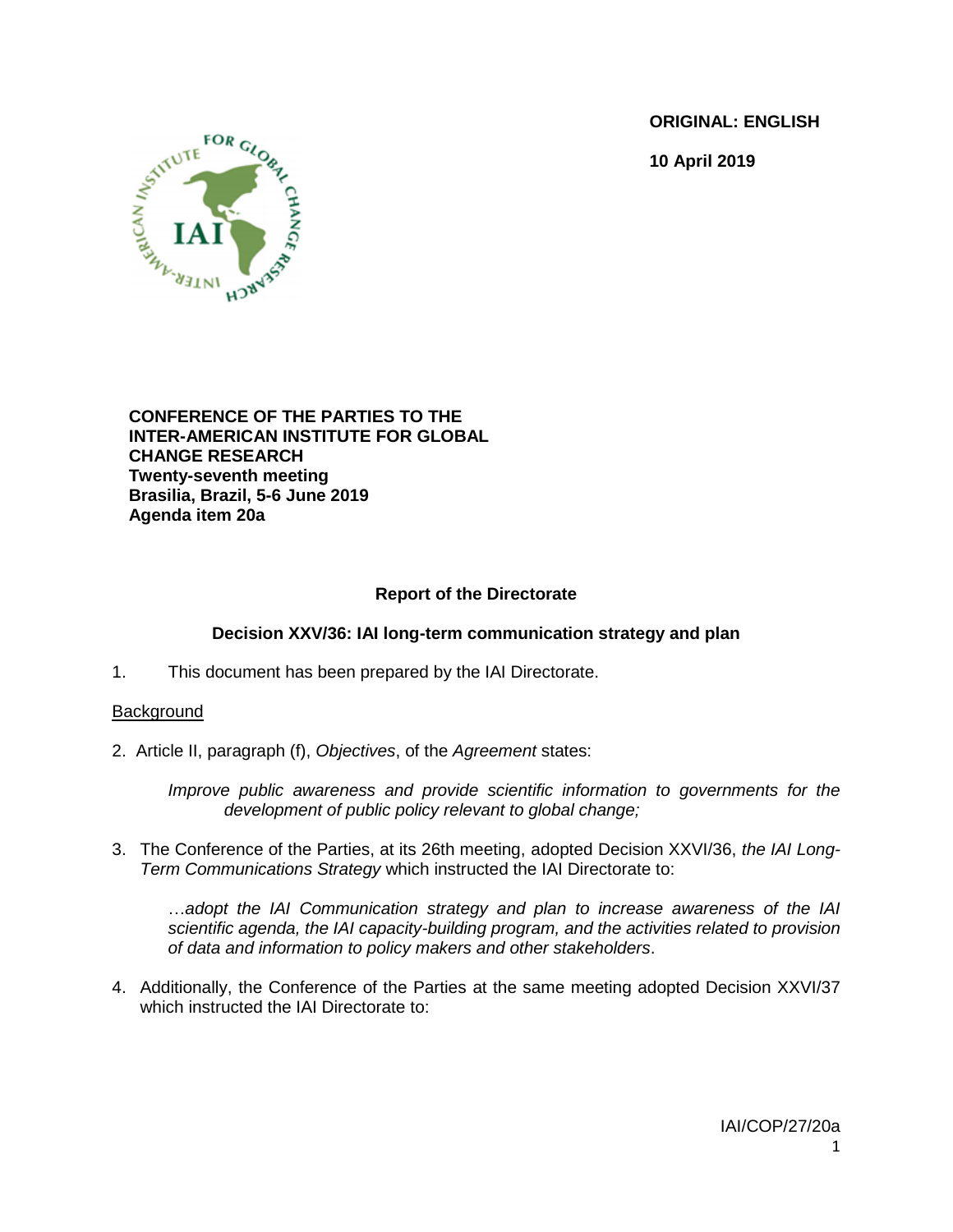… *support Parties in promoting synergies and to cooperate with multilateral environmental agreements and international organizations in the design and implementation of science communication activities and projects.*

5. Decision XXVI/38 directed the IAI Directorate to:

*…organize with the UNFCCC and other conventions…regional science communication initiatives such as a workshop and other outreach activities subject to the availability of financial resources, to improve the provision of data and information to policy makers, and dissemination of scientific knowledge needed for the implementation of national, regional, and international policies in light of the Paris Agreement and other under multilateral environmental agreements.* 

#### **Implementation of the Long-Term Communications Strategy and Plan**

- 6. The IAI Long-Term Communications Strategy proposes a flexible 5-year action plan to:
	- *a) Take into account the work in support of intergovernmental agreements relevant to national priorities;*
	- *b) Promote co-design of scientific research where scientists work jointly with policy makers and stakeholders to design, implement and apply research that directly addresses relevant governance and policy challenges arising from global change;*
	- *c) Provide project and other relevant and timely information to the Parties, including through the organization of side-events, science-policy fora, and workshops at meetings of the multilateral environmental framework agreements;*
	- *d) Provide information to Parties via notifications, information data sheets, website and social media, among other communication mechanisms;*
	- *e) Promote collaboration with various stakeholders, including partners, donor agencies and development banks, academia, private sector and constituent groups at various governmental levels;*
	- *f) Increase media presence, including through social media, through the development of strategic partnerships.*
- 7. During the 2018-2019 intersessional period, the Directorate developed a joint publication with the United Nations Office for South-South Cooperation (UNOSSC), eight project briefs, two social media outreach campaigns and one outreach brochure. These products are aimed to enhance science communication and increase public awareness and fundraising opportunities.
- 8. The Directorate is developing two publications in collaboration with UNOSSC and the United Nations Framework Convention on Climate Change (UNFCCC), which are described below.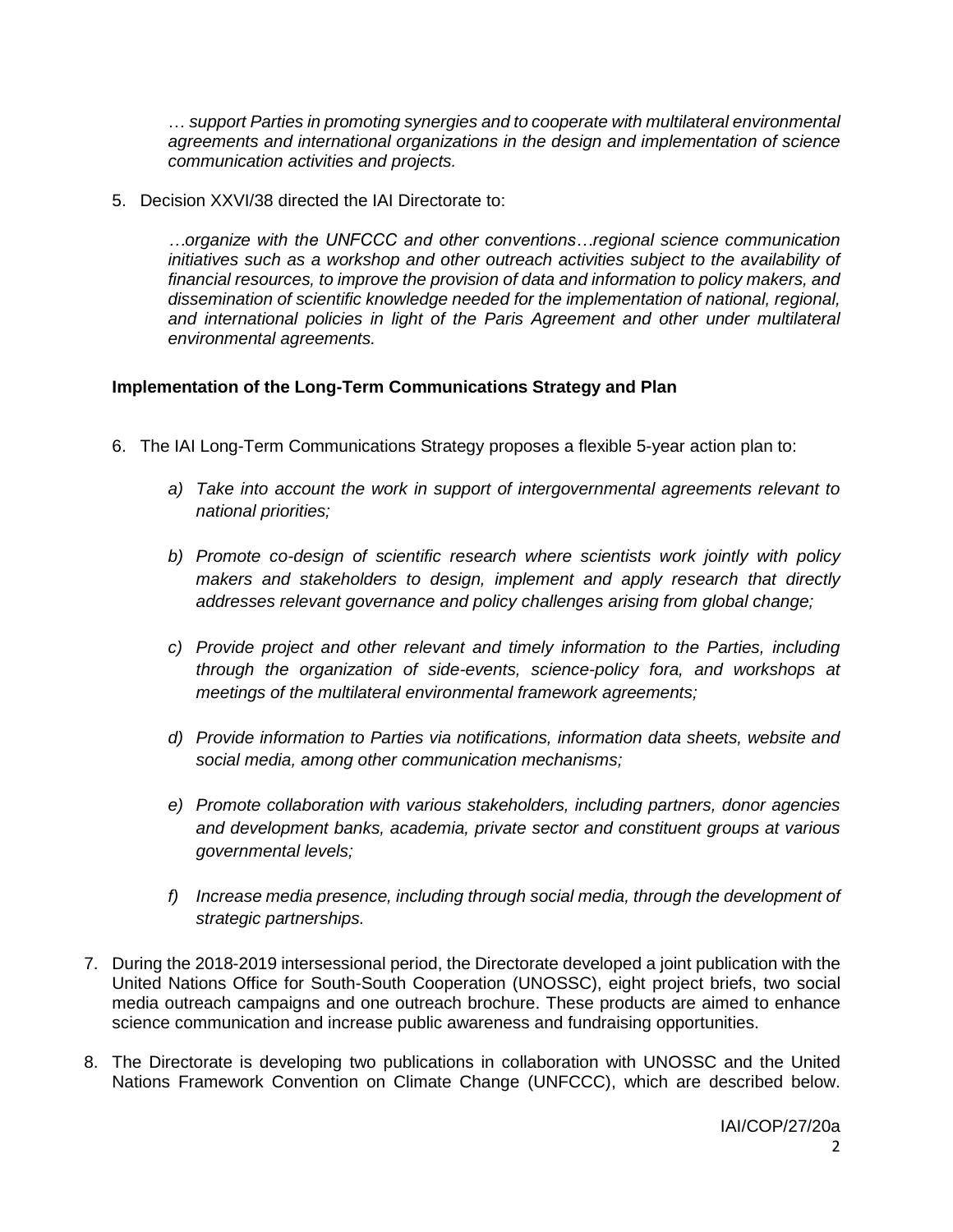These activities will improve the provision of scientific information generated by IAI-funded research and the dissemination of that knowledge to policy makers and other stakeholders.

- 9. As part of UNFCCC Climate Week 2018, hosted by Uruguay, the IAI and the UNOSSC organized a joint workshop on 20 August 2018, in Montevideo, Uruguay (*IAI Notification IAIUYDIR/2018/016*). The IAI national focal points Mr. Mariano Jordan (Argentina), Ms. Gladys Santis (Chile) and Mr. Ignacio Lorenzo (Uruguay) joined a science-policy dialogue with municipal officials from the cities of Buenos Aires, Santiago and Sao Paulo, to enhance South-South cooperation on the challenges posed by global change in urban areas throughout the Latin American and the Caribbean region. The publication *South and Triangular Cooperation on Climate Technologies, a Regional Perspectives* that resulted from the Climate Week and this workshop was published by the UNOSSC in March 2019 and is available at: [http://www.iai.int/en/post/detail/workshop-on-south-south-cooperation-for-climate-and](http://www.iai.int/en/post/detail/workshop-on-south-south-cooperation-for-climate-and-sustainable-development-progress-latin-american-and-caribbean-climate-week)[sustainable-development-progress-latin-american-and-caribbean-climate-week](http://www.iai.int/en/post/detail/workshop-on-south-south-cooperation-for-climate-and-sustainable-development-progress-latin-american-and-caribbean-climate-week)
- 10. The joint publication with UNOSSC *South-South and Triangular Cooperation on the Management of Urban Space and its Impacts in Addressing Climate Change and Fostering Sustainable Development* is scheduled for publication in December 2019. This publication will share examples of how 10 cities in different regions around the world are designing and implementing policies and programs on the management of urban spaces that could lead to lower greenhouse gas emissions, climate resilience governance and the achievement of the 2030 Agenda on Sustainable Development. Chapters will be co-authored by one or more municipal officials and scientists. The publication will be developed in collaboration with ICLEI Local Governments for Sustainability and UN Habitat.
- 11. The experiences shared in this volume are aimed at promoting South-South and triangular cooperation and partnerships, and also connections between municipal authorities and scientists to share lessons learned and provide cities with the information needed to face challenges posed by global changes. This publication is a direct result of the IAI Directorate's co-designed urban initiative, which led to the submission of a proposal to the QIAO Plan by the IAI Directorate, with the official support from the cities of Buenos Aires, Santiago and São Paulo. Publication chapters will be co-authored by representatives from the Environmental Protection Agency of the Government of the City of Buenos Aires, Argentina, Secretaria do Verde e do Meio, Ambiente da Prefeitura do Município de São Paulo and the Governo do Estado de São Paulo, Brazil, and the Ministerio de la Vivienda y Urbanismo (MINVU), División de Desarrollo Urbano del MINVU and Ministerio de Medio Ambiente, Chile.
- 12. In response to Decision XXVI/38, the Directorate will partner with the UNFCCC to organize a joint regional communication workshop. The Directorate is currently working to identify external financial resources to implement this Decision.
- 13. In collaboration with the UNFCCC Executive Committee of the Warsaw International Mechanism for Loss and Damage and the Technology Executive Committee, the Directorate is working with Third Round of Collaborative Research Networks (CRN3) investigators to contribute findings from their research for a publication on the topic of technologies for averting, minimizing and addressing loss and damage in coastal zones. This publication will be the result of an expert dialogue that will convene leading experts, practitioners and policy makers to discuss and share information on technologies for coastal zone risk assessment, risk retention recovery and rehabilitation, including case studies from different geophysical environmental settings. The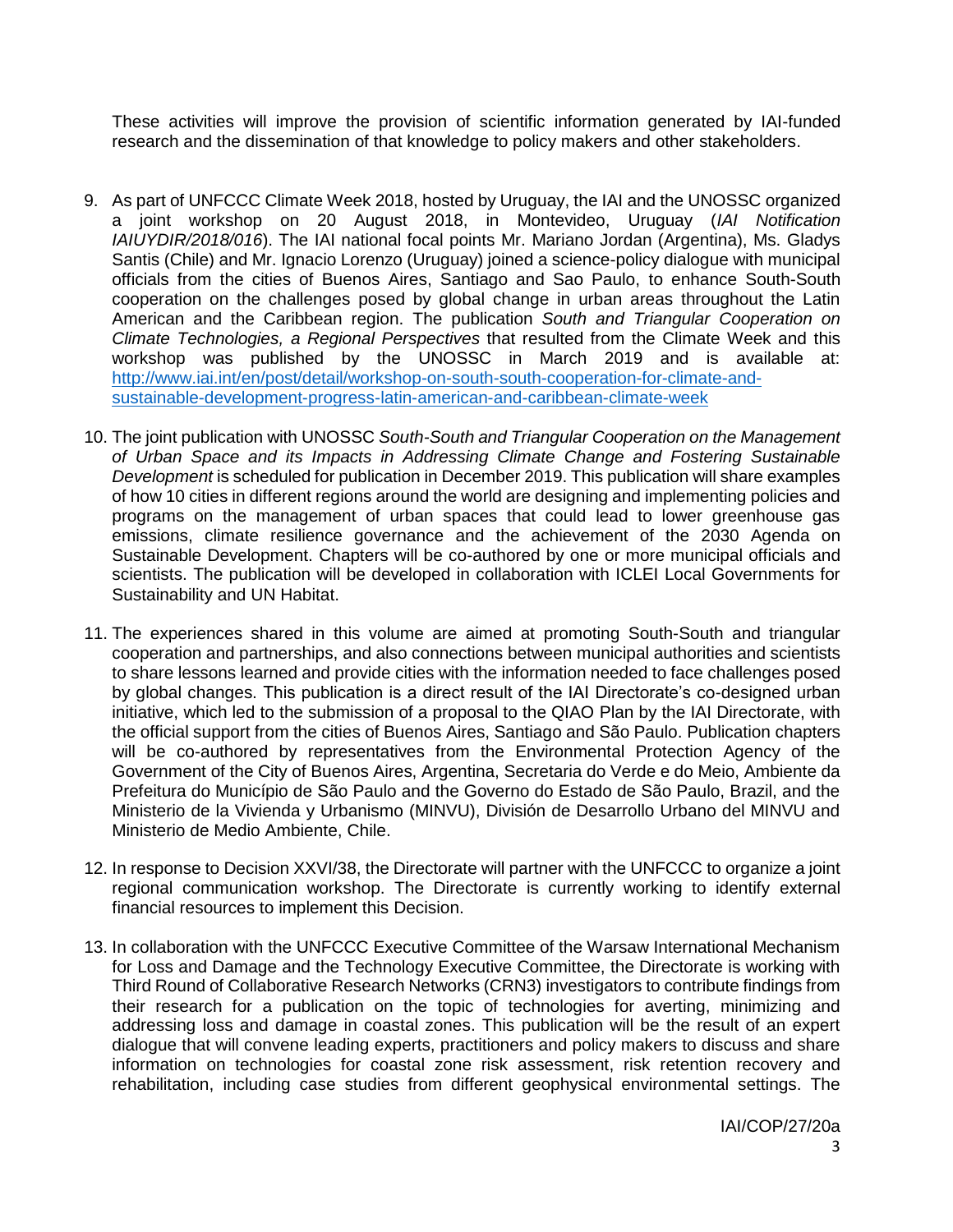publication will be made available to delegates attending the UNFCCC COP-25 to be held in Santiago, Chile in December 2019.

- 14. Eight project briefs have been developed synthesizing CRN3 information. The project briefs are available to CoP-27 delegates in English and Spanish on the IAI website. They are: Nitrogen management policies urgently needed (CRN3005), The Importance of studying tropical dry forests (CRN3025), From climate knowledge to action (CRN3035), Land use, climate and infections in the Western Amazonia (CRN3036), Arid America: a challenge to guarantee water for society and environment (CRN3056), The state of American lakes and lagoons (CRN3038), The secrets of the ocean (CRN3070), The silent benefits of the ocean: the importance of phytoplankton (CRN3094), The risk of rodent-borne diseases (CRN3076)
- 15. In addition, as reported in document IAI/COP/27/b, the *Special issue on the IAI in a peer reviewed journal*, will be published in an open access journal. It is hoped that the publication will increase the visibility and recognition of the IAI, particularly with regard to the importance of its CRN program, in the scientific and other communities.
- 16. The Directorate organized a side-event during the UNFCCC COP-24, which was held on 4 December 2018 in Katowice, Poland, in collaboration with the German Committee Future Earth. The event had the participation of the United Nations Climate Summit Special Envoy Ambassador to COP-24, H.E. Luis Alfonso de Alba, the Green Climate Fund General Counsel, Mr. Douglas Leys, the Vice-Chair of the Inter-Governmental Panel on Climate Change (IPCC), Dr. Thelma Krug, Lead Author of the UN Global Sustainable Development Report (GSDR), Mr. Jean-Pascal van Ypserle, the Coordinating Lead Author of the IPCC Special Report on Global Warming of 1.5ºC (SR15), Ms. Daniela Jacob. Participants of this event discussed the outcomes of the IPCC Special Report on Global Warming of 1.5ºC (SR15) in light of the upcoming UN Global Sustainable Development Report (GSDR) to be released in September 2019.
- 17. Since COP-24, the Directorate has been discussing with the Internews Environmental Programs and the Earth Journalism Network possible involvement of journalism students in communication activities of the IAI in support of Decision XXIV/9. Parties will be informed on the results of these discussions in due time.
- 18. On the occasion of the Centennial Meeting of the American Geophysical Union (AGU100), in Washington DC from 10 to 14 December 2018, the IAI provided a platform to engage participants in a discussion of how scientific data can guide the implementation of the Sustainable Development Goals (SDGs). In partnership with the Pvblic Foundation and the SDG Data Hub, participants were asked: how can your data be better used to guide governments? What is the potential to improve lives and track the SDGs at the local, national, regional level? How to use your data to guide policy for social good? What is the role of the private sector to help address our sustainability challenges? A video of activities during the event is available at: <https://www.youtube.com/watch?v=F7vRPBASC-U&feature=youtu.be>
- 19. The Directorate created an online Interview Series leading up to CoP-27, in observance of United Nations designated days<sup>1</sup>. IAI investigators were selected based on the relevance of their work

 $\overline{\phantom{a}}$ 

 $1$  The United Nations observes designated days, weeks, years, decades and anniversaries, each with a theme, or topic. By creating special observances, the United Nations simulates interest in United Nations activities and programmes in these areas, and promotes international awareness and action. The majority of observances have been established